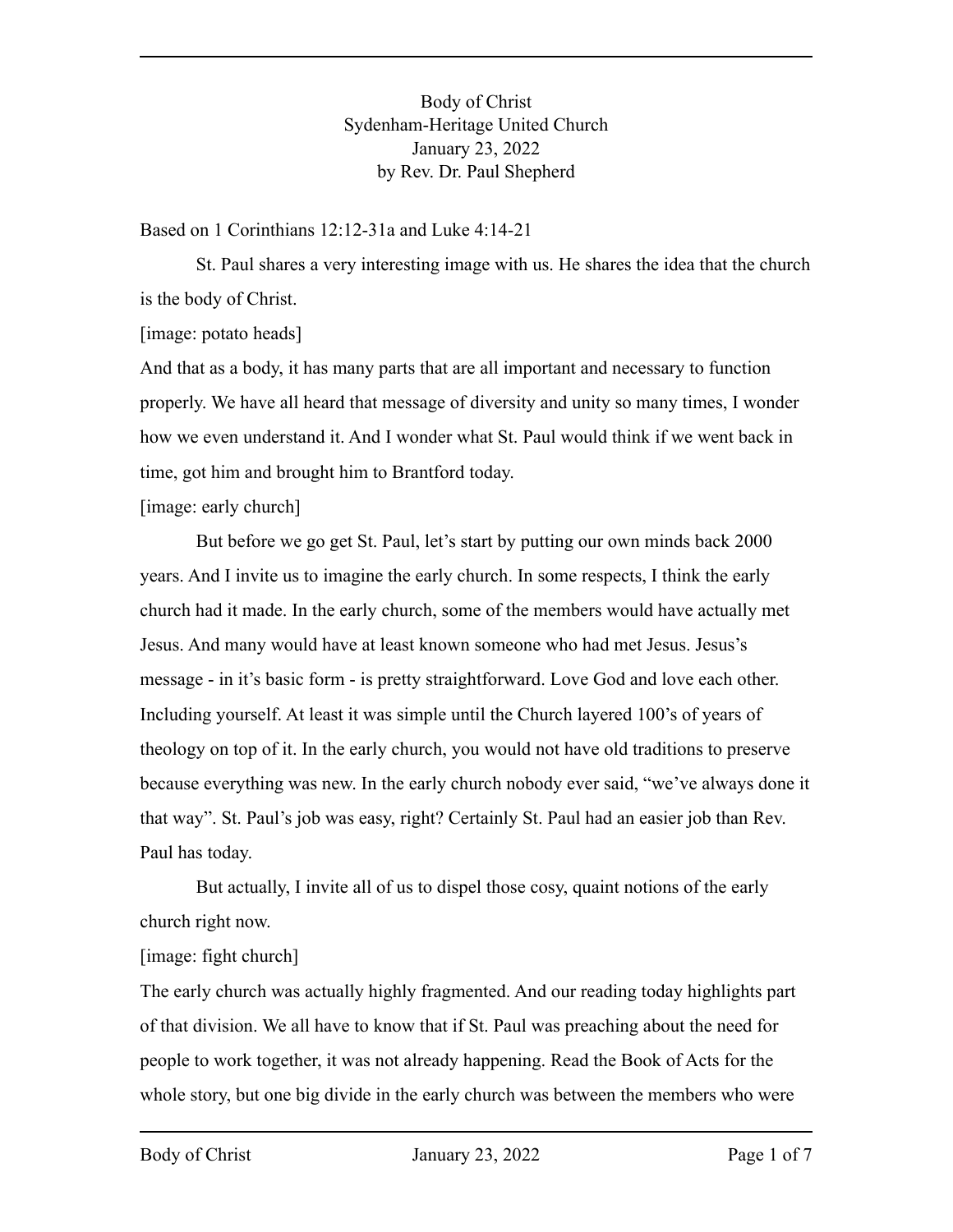Greek and the members who were Jewish. The groups had different traditions. They had different rituals. They had different ideas of what faith looked like. With leadership from St. Paul and others, they had formed a single church. But there were certainly factions. Can't you just imagine it? Theological differences, cultural difference, morality differences, language differences, ritual differences. Actually, that sounds a lot like the modern church. Perhaps St. Paul had his work cut out for him after all. And I'm sure that people did say, "we've always done it that way" in St. Paul's church. The church has never been homogeneous. I'm reminded of a story.

## [image: glass bridge]

A woman was walking across a bridge one day, and she saw a man standing on the edge, about to jump off. She immediately ran over and said, Stop! Don't do it! The man said, Why shouldn't I? She said, Well, there's so much to live for! He said, Like what? She said, Well ... are you religious? He said, yes, I'm Christian? She said, Me too! Are you Catholic or Protestant or Orthodox? - Protestant. Me too! What denomination? Baptist. She said, wow! Me too! Are you Baptist Church of God or Baptist Church of the Lord? - Baptist Church of God. Me too! Are you Original Baptist Church of God, or are you Reformed Baptist Church of God - I'm Reformed Baptist Church of God. Me too! Are you Reformed Baptist Church of God, reformation of 1879, or Reformed Baptist Church of God, reformation of 1915? The man said, "Reformed Baptist Church of God, reformation of 1915!" So the woman said, "Die, heretic", and she pushed him off the bridge.

And I'm not picking on Baptists here. There are hundreds of versions of that joke. And I'm sure that between us, we know hundreds of true stories of friction or perhaps even hatred between denominations. Between Christian denominations. Christian - you know - that religion that preaches love.

[image: diversity and inclusion]

Diversity is about embracing differences. Unity is the recognition that we share a common reality, perhaps even a common purpose. Is it even possible for us to embrace diversity and unity at the same time? Perhaps the dream of diversity and unity together is simply delusional. What do you think? Are diversity and unity actually opposites that can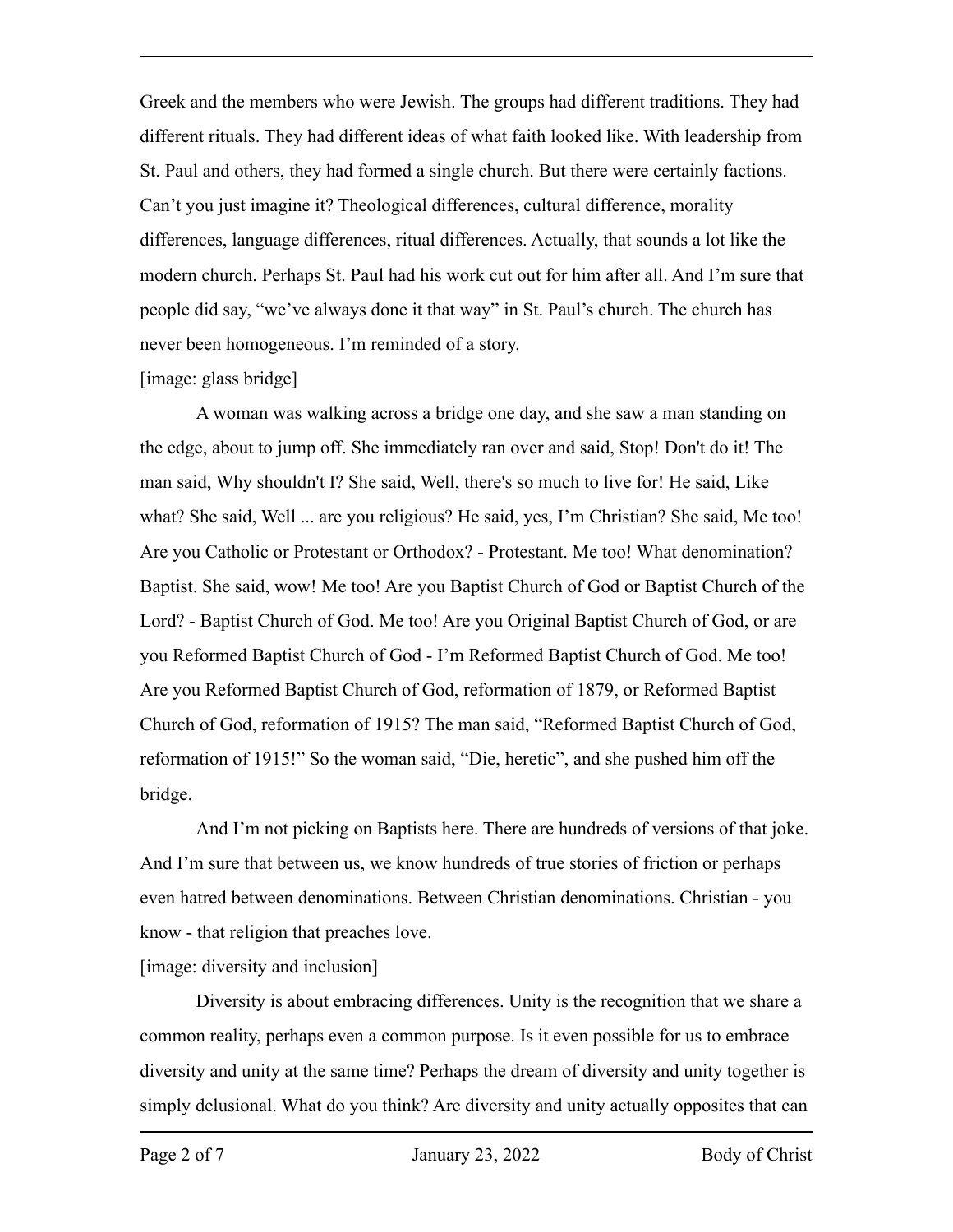never really co-exist? Perhaps diversity and unity only coexist in the mouths of politicians. Or can we find ways to honour both diversity and unity in real life?

Diversity is not easy. And I think that as a society - and as a church - we often miss the essential point of celebrating diversity. I was reminded of this as recently as Monday, while reading an article in *Russia Today*.

[image: microsoft]

I had not noticed this, but Microsoft Word has a new feature. I'm sure you know that Word has a feature that checks your spelling while you write your documents. And it has a feature that checks your grammar. Now, Word has a new feature that checks your text for inclusive language. According to Microsoft it is an attempt "to remove non-inclusive languagecommonly found within the technology and cybersecurity sectors".<sup>[1](#page-2-0)</sup> For example, with this feature enabled, Word will suggest replacing "mankind" with "humankind" or "humanity".

<span id="page-2-1"></span>[image: one small step]

I find that only marginally interesting, because I do not use Word myself. But I was very curious to read people's reactions to this feature. One critic said, "Microsoft says we need to say humankind instead of mankind so we don't offend someone."

And that one quote - for me - highlights what our society, and the church, often get wrong about inclusion. The critic here is claiming the he is being forced to use inclusive language *for them*. "Them" being some unknown people. That seems like a very narrow-minded way to think about inclusion. Recognition of our great diversity - in Brantford, in the church, wherever we find it is not just something we do for someone else. It is something we do for ourselves. As each of us work to become more inclusive ourselves, the biggest winner is … ourselves.

[image: pope Francis quote]

As we become more inclusive we more closely embrace our own humanity. As we become more inclusive we more fully embrace the spirit. We more fully become who we are meant to be. We should not use inclusive language just to avoid offending people. We should use inclusive language because we honestly want to become better people. We

<span id="page-2-0"></span>https://www.rt.com/news/546212-microsoft-inclusive-tool-criticism/ [1](#page-2-1)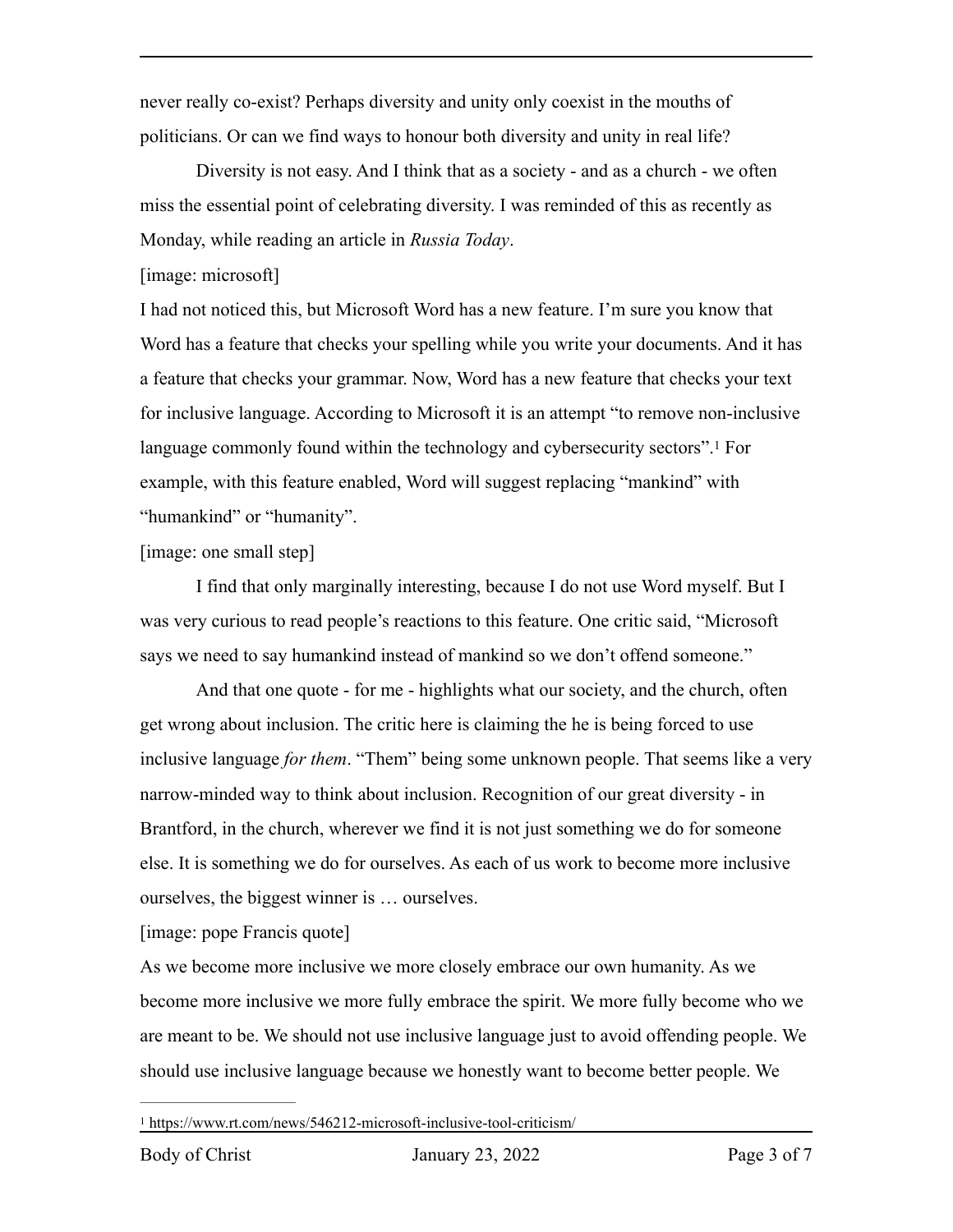should use inclusive language because we want to engage in the real world of today. We ourselves win when we open our hearts and minds to others. When our thinking is too small-minded, we are the ones who need healing, not "those other people". The language we choose to use says nothing at all about "the other". The language we choose to use speaks volumes about ourselves.

There is one other aspect of diversity that I think our society and our church often gets wrong. And it's well laid out in the song "Rudolf the Red-Nosed Reindeer". [image: rudolf]

In the song, Rudolf is segregated because she has a red nose. She is an outcast. No-one will play with her. Then, one Christmas Eve it's foggy and Santa needs her red nose to see through the fog. And after that, Rudolf is accepted into the social group. But Rudolf is not accepted for being herself. She is only - finally - accepted because she is useful. She is not accepted because of her personhood, she is accepted because of her utility. That is not a celebration of diversity. That is just self-interest.

[image: open your mind]

Embracing difference is allowing our hearts and minds to expand as a result of the stimulus of the other in our midst. And then, when the other is no longer present, we do not return to our old normal. Instead we are left with a "new normal". Inclusivity is not about how society is changing. Inclusivity is about how we ourselves are changing because we live and breath and are part of a diverse society.

Unity is not easy either. If we keep all conversations at a very vague level, then yes we can pretend that we all agree on lots of things. But when we dig deeper - as we should - we will find differences that do not simply disappear. Attempts to produce unity sometimes become doctrines of uniformity. And uniformity cannot embrace diversity. This is the United Church of Canada, not the Unified Church of Canada.

I want to share two examples from my own work in the church.

As you may know, for decades the United Church of Canada has put a lot of effort into supporting "Immigrant" United Church congregations. Sometimes, immigrant groups come to Canada in numbers, and the United Church has reached out to help them form their own congregations. We bring them into the fold of the United Church, while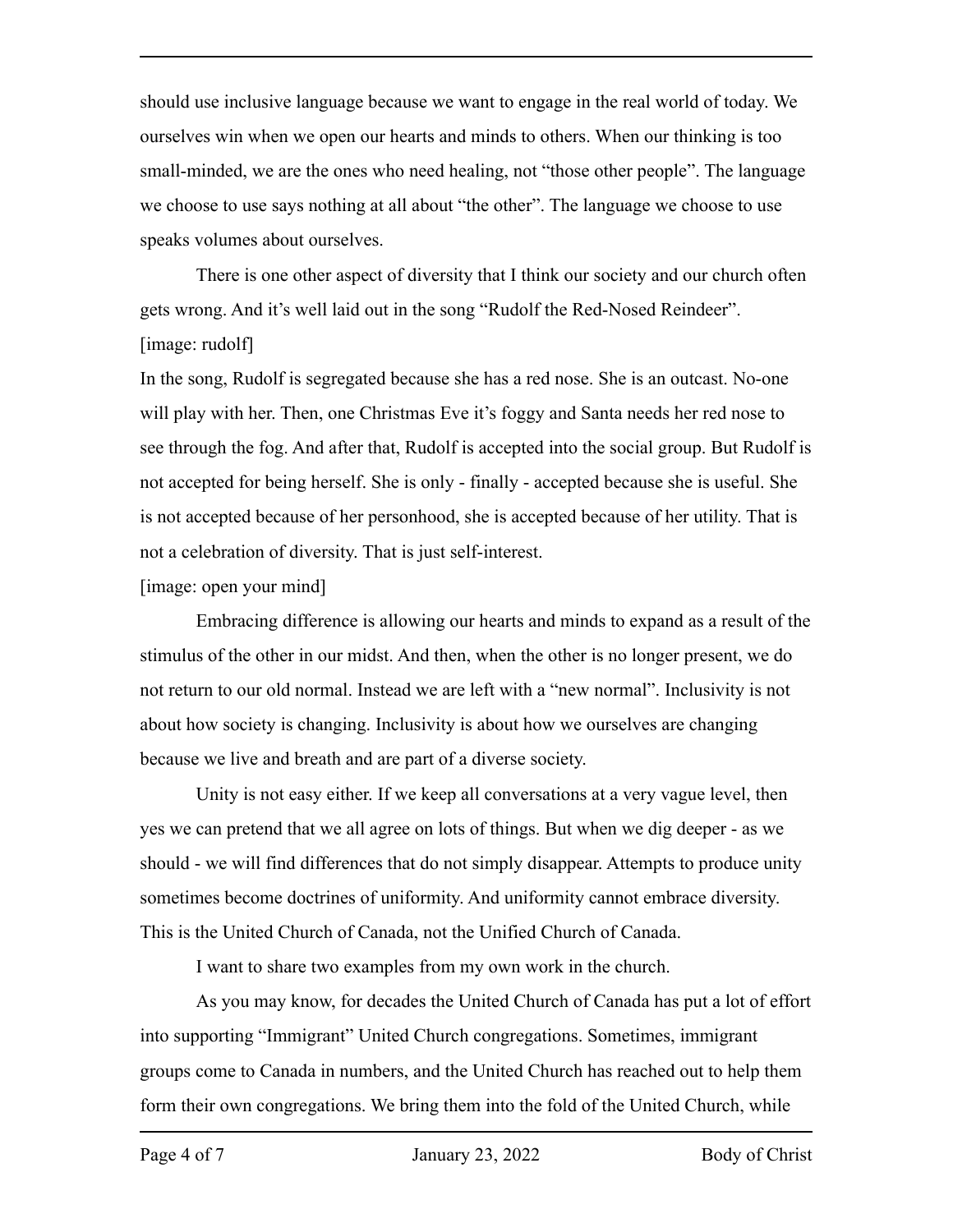allowing them to honour their own traditions at the same time. Done properly, it's a manifestation of unity and diversity. For example, in the former South West Presbytery of Toronto Conference, there were 4 Korean United Churches. One of these Korean congregations was formed around 45 years ago. It took time for the congregation to figure out its own identity. Over time, the "first generation" congregation became a multigeneration congregation. Over time, the original language - Korean - starting losing its traction, particularly among younger members. Over those same 45 years, the United Church increasingly embraced more and more diversity, including gender diversity. The Korean congregations had to decide who they wanted to be and how they wanted to fit in. Korean culture was - and still is - quite conservative by Canadian standards. And about 5 years ago, one of the Korean congregations formally left the United Church to continue on a different path.

Some people at Presbytery bemoaned the decision because it demonstrated a failure to find unity. But I was one of the few who celebrated. It's not that I wanted them to leave. I was delighted that the congregation had - over time - figured out who it wanted to be and how to be in Canadian society. That's good, right? And there is no doubt that the relationship with the United Church had been a good spring-board to get the congregation established in the first place. But it's an example where unity and diversity can not always easily co-exist.

It's easy to say that we welcome everyone, and then retreat into our own little worlds. But what do we do when cultures clash?

[image: culture clash]

In 2019 I was on the interim executive of the Region where I was in ministry now called "Shining Waters Regional Council". And we had big plans for our first Regional gathering which was in May, 2019. Our plans included honouring indigenous practices, and some of the indigenous communities that were part of the Region said that they wanted to have a ritual they call "Sacred Fire".

[image: sacred fire]

A Sacred Fire carries different connotations for different indigenous groups. But typically, a sacred fire would burn throughout an entire event. Having a Sacred Fire at our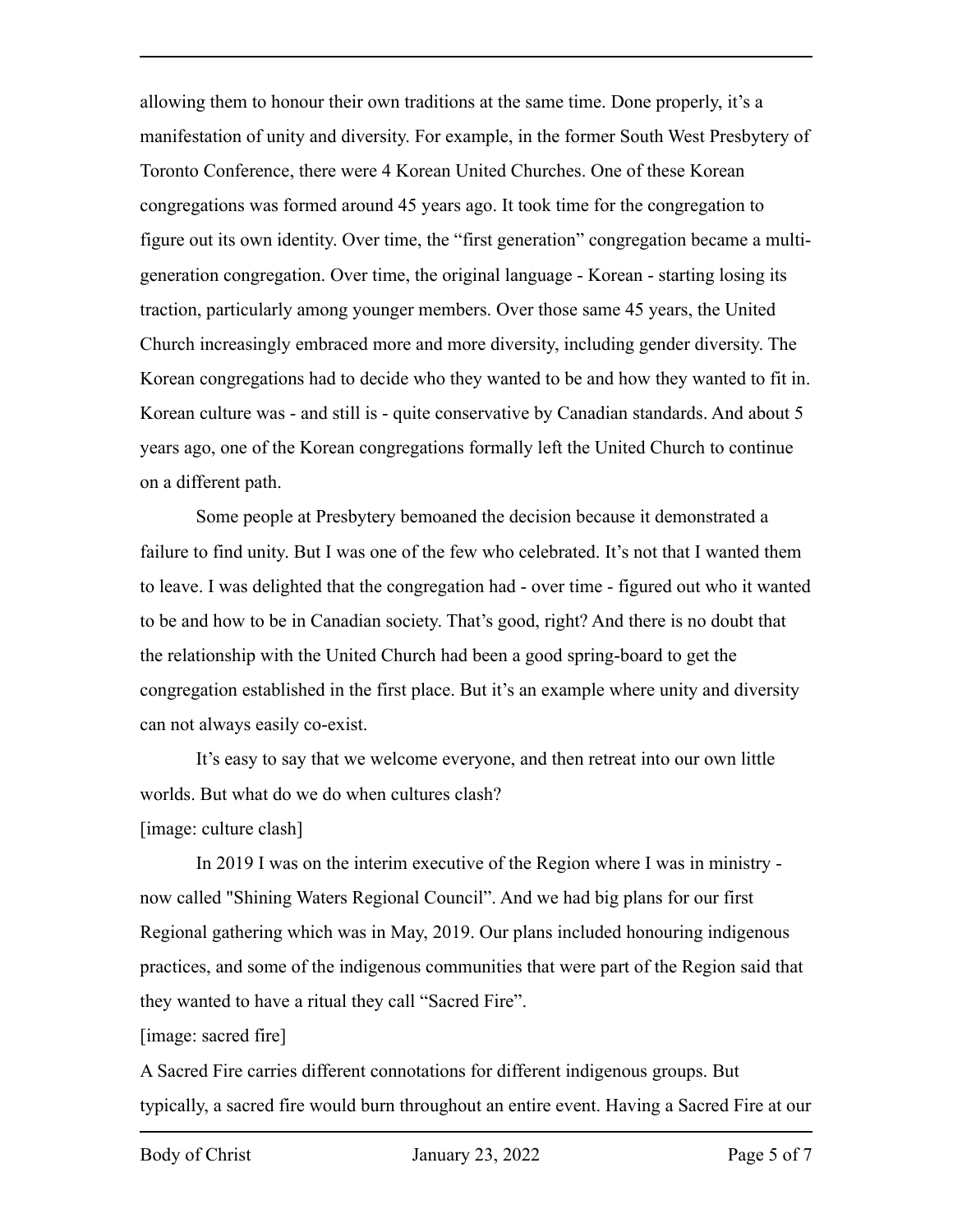AGM would mean having a fire that would burn continuously during the 3-day event. The fire would be maintained by selected people called "fire keepers". And so we selected a location for our regional meeting where we were assured we could do that - Georgian College in Barrie.

But Shining Waters Regional Council was a new entity. We had other suggestions for things to do at our first ever regional meeting. I personally was pushing my own idea. Because we were gathering on a college campus, people could stay on-site in residence. So I thought the agenda should include scheduled "pub time". Time to create fellowship that included the option of alcoholic refreshments. Not only would that create opportunities for fellowship. It would also signal that the United Church was moving into the future by not only allowing but scheduling time in a pub. I was very passionate that we should have scheduled pub time on the agenda.

We had lots of good ideas proposed for our first regional meeting of course. But I want to highlight that we proposed a sacred fire. And we proposed having pub time. Those 2 ideas both sound worthwhile and interesting. Both ideas represent good cultural traditions. Both ideas are meaningful. The indigenous tradition of sacred fire and the western tradition of fellowship in a "pub" setting. What could possibly go wrong? I'm glad you asked.

It turns out that in some (not all) indigenous traditions, if you choose to host a "sacred fire", all alcohol is banned while the fire is burning. So we could not honour the tradition of sacred fire and have an agenda that included "pub time". The hoped for meeting that would honour both traditions could not happen.

The simple truth is that honouring both diversity and unity is usually not easy. There are cases where it is very difficult. And there are cases where it appears to be completely impossible.

[image: diversity and inclusion salad]

In the media, we usually hear about "unity in diversity", or "diversity in unity". Wikipedia says, "Unity in diversity is a concept of 'unity without uniformity and diversity without fragmentation' that shifts focus from unity based on a mere tolerance of physical, cultural, linguistic, social, religious, political, ideological and/or psychological